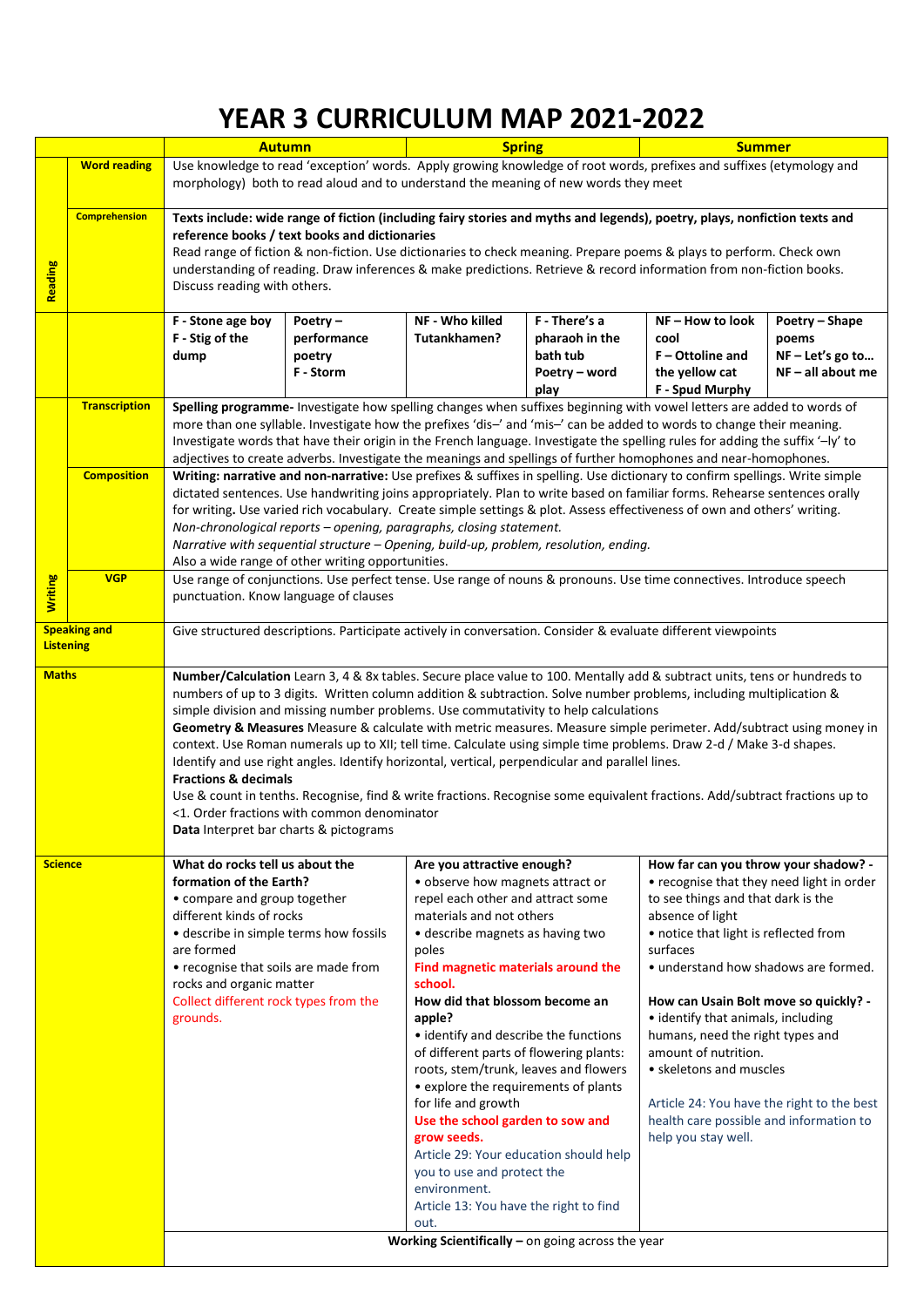| <b>Computing</b>      | E-Safety<br>What makes the Earth angry? -<br>Coding<br>Rapid Router<br>TV report green screen app<br>Photographs<br>Compose a stone age song<br>Garage band app stone age                               |                                                                                               | E-safety posters<br><b>Ancient Egyptians -</b><br>LA Junior Scratch - Egyptian theme<br>Comic Life app - Egyptian comic strip<br>Powerpoint Egyptian life<br>Morfo app Egyptian animations                                                                      |  | Do you know where you are?<br>Google earth<br>E books to explore local area<br>Take images and use in books or<br>brochure<br>Probots<br>Purple mash Logo<br>Imovie - promote your local area/TV<br>advert<br>Article 17: You have the right to get<br>information.<br>Why do so many people go to the<br>Mediterranean for their holidays?<br>Database of places to visit in the Med -<br>2 investigate Purple Mash<br>Can we present a documentary?<br>Presentation - (local study) iMovie/<br>Movie Maker<br>Common sense media |                                                                                                                                                                                                                                                                                              |
|-----------------------|---------------------------------------------------------------------------------------------------------------------------------------------------------------------------------------------------------|-----------------------------------------------------------------------------------------------|-----------------------------------------------------------------------------------------------------------------------------------------------------------------------------------------------------------------------------------------------------------------|--|------------------------------------------------------------------------------------------------------------------------------------------------------------------------------------------------------------------------------------------------------------------------------------------------------------------------------------------------------------------------------------------------------------------------------------------------------------------------------------------------------------------------------------|----------------------------------------------------------------------------------------------------------------------------------------------------------------------------------------------------------------------------------------------------------------------------------------------|
| <b>History</b>        | Who first lived in<br><b>Britain?</b><br>Stone Age to the<br>Iron Age,<br>including: Hunter<br>gatherers; Early<br>farming; Bronze<br>Age, and Iron<br>Age. Build a Stone<br>Age/Bronze Age<br>shelter. |                                                                                               | How can we re-<br>discover the<br>wonder of<br><b>Ancient Egypt?</b><br>The<br>achievements of<br>the earliest<br>civilizations - an<br>overview of the<br>impact the<br>Ancient<br>Egyptians had on<br>our society. Float<br>a papyrus boat in<br>the 'river'. |  |                                                                                                                                                                                                                                                                                                                                                                                                                                                                                                                                    | Do you know<br>where you are?<br>Local History-<br>Bishop Auckland.<br>Local legends,<br>important people<br>and landmarks.<br>Article 17: You<br>have the right to<br>get information<br>Article 13; You<br>have the right to<br>find out things and<br>share what you<br>think with others |
| Geography             |                                                                                                                                                                                                         | What makes the<br>Earth angry? -<br>Volcanoes,<br>earthquakes,<br>tsunamis and<br>hurricanes. |                                                                                                                                                                                                                                                                 |  | Why do so many<br>people choose to go to<br>the Mediterranean for<br>their holidays?<br>Understand<br>geographical similarities<br>and differences through<br>the study of human and<br>physical geography of<br>Spain.<br><b>Measure</b><br>temperature/light<br>changes and compare.<br>Article 29: Education<br>should encourage you<br>to participate in a free<br>society, and encourage<br>you to respect your<br>own culture and other<br>people's culture                                                                  |                                                                                                                                                                                                                                                                                              |
| <b>Design and</b>     | Food                                                                                                                                                                                                    |                                                                                               | Geographical skills and fieldwork - on going across the year<br><b>Digital World</b>                                                                                                                                                                            |  | <b>Structures</b>                                                                                                                                                                                                                                                                                                                                                                                                                                                                                                                  |                                                                                                                                                                                                                                                                                              |
| <b>Technology</b>     | -Eating seasonally                                                                                                                                                                                      |                                                                                               | -Electronic charm                                                                                                                                                                                                                                               |  | -Constructing a castle                                                                                                                                                                                                                                                                                                                                                                                                                                                                                                             |                                                                                                                                                                                                                                                                                              |
| <b>Art and Design</b> | <b>Prehistoric art</b><br>-Experiment with charcoal, berries,<br>leaves                                                                                                                                 |                                                                                               | <b>Formal elements of art</b>                                                                                                                                                                                                                                   |  | <b>Craft</b>                                                                                                                                                                                                                                                                                                                                                                                                                                                                                                                       |                                                                                                                                                                                                                                                                                              |
|                       |                                                                                                                                                                                                         |                                                                                               | -shape and tone<br>-observation                                                                                                                                                                                                                                 |  | -tie-dye, weave and sew<br><b>Art and Design skills</b><br>-Observational drawing                                                                                                                                                                                                                                                                                                                                                                                                                                                  |                                                                                                                                                                                                                                                                                              |
|                       |                                                                                                                                                                                                         |                                                                                               |                                                                                                                                                                                                                                                                 |  | -tint and shade                                                                                                                                                                                                                                                                                                                                                                                                                                                                                                                    |                                                                                                                                                                                                                                                                                              |